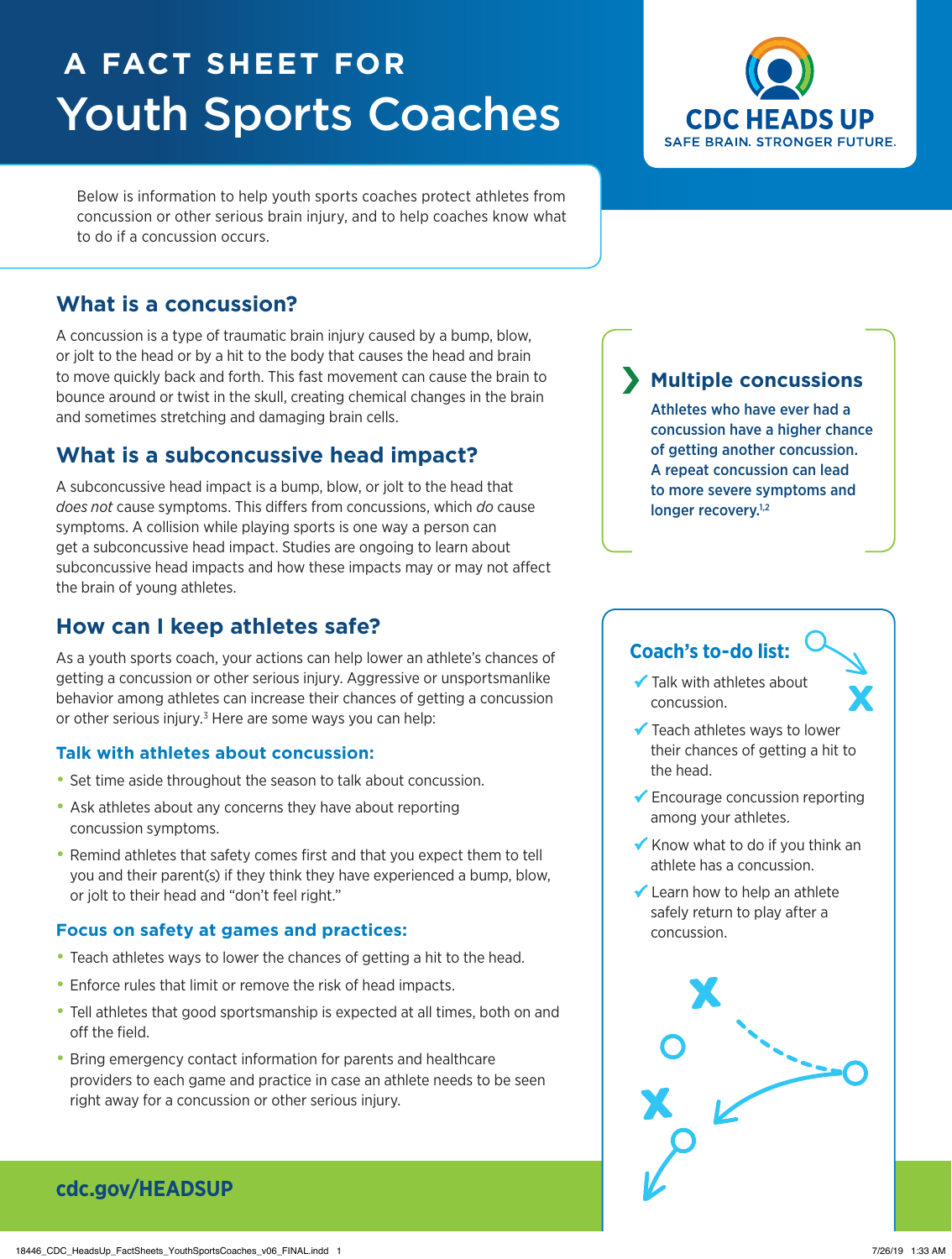### **Make sure athletes do not perform these unsafe actions:**

- Use their head or helmet to contact another athlete.
- Make illegal contact or check, tackle, or collide with an unprotected opponent.
- Try to injure another athlete.

#### **Stay up to date on concussion information:**

- Review your state, league, and organization's concussion plans and rules.
- Take a training course on concussion. The Centers for Disease Control and Prevention (CDC) offers free concussion training at cdc.gov/HEADSUP.
- Download CDC's HEADS UP app or another resource that provides a list of concussion signs and symptoms.

#### **Check equipment and sports facilities:**

- Make sure all athletes wear a helmet that is appropriate for the sport or activity; ensure that the helmet fits well and is in good condition.
- Work with the game or event manager to fix any concerns, such as tripping hazards or goal posts without proper padding.

One study found that nearly 70% of athletes continued to play with concussion symptoms.4



## **How can I spot a possible concussion?**

Athletes who show or report one or more of the signs and symptoms listed below—or who simply say they just "don't feel right"—after a bump, blow, or jolt to the head or body may have a concussion or other serious brain injury. Concussion signs and symptoms often show up soon after the injury, but it can be hard to tell how serious the concussion is at first. Some symptoms may not show up for hours or days.

#### **Signs coaches or parents may observe:**

- Seems confused
- Forgets an instruction or is unsure of the game, position, score, or opponent
- Moves clumsily
- Answers questions slowly or repeats questions
- Can't remember events before or after the hit, bump, or fall
- Loses consciousness (even for a moment)
- Has behavior or personality changes

#### **Signs of a more serious brain injury**

In rare cases, a concussion can cause dangerous bleeding in the brain, which puts pressure on the skull. Call 9-1-1 if an athlete develops one or more of these danger signs after a bump, blow, or jolt to the head or body:

- A headache that gets worse and does not go away
- Significant nausea or repeated vomiting
- Unusual behavior, increased confusion, restlessness, or agitation
- Drowsiness or inability to wake up
- Slurred speech, weakness, numbness, or decreased coordination
- Convulsions or seizures (shaking or twitching)
- Loss of consciousness (passing out)

#### **Symptoms athletes may report:**

- Headache
- Nausea or vomiting
- Dizziness or balance problems
- Bothered by light or noise
- Feeling foggy or groggy
- Trouble concentrating or problems with short- or long-term memory
- Does not "feel right"

### **Some athletes may not report a concussion because they don't think a concussion is serious.**

They may also worry about:

- Losing their position on the team or losing playing time during a game,
- Putting their future sports career at risk,
- Looking weak,
- Letting down their teammates or the team, and/or
- What their coach or teammates think of them.5-7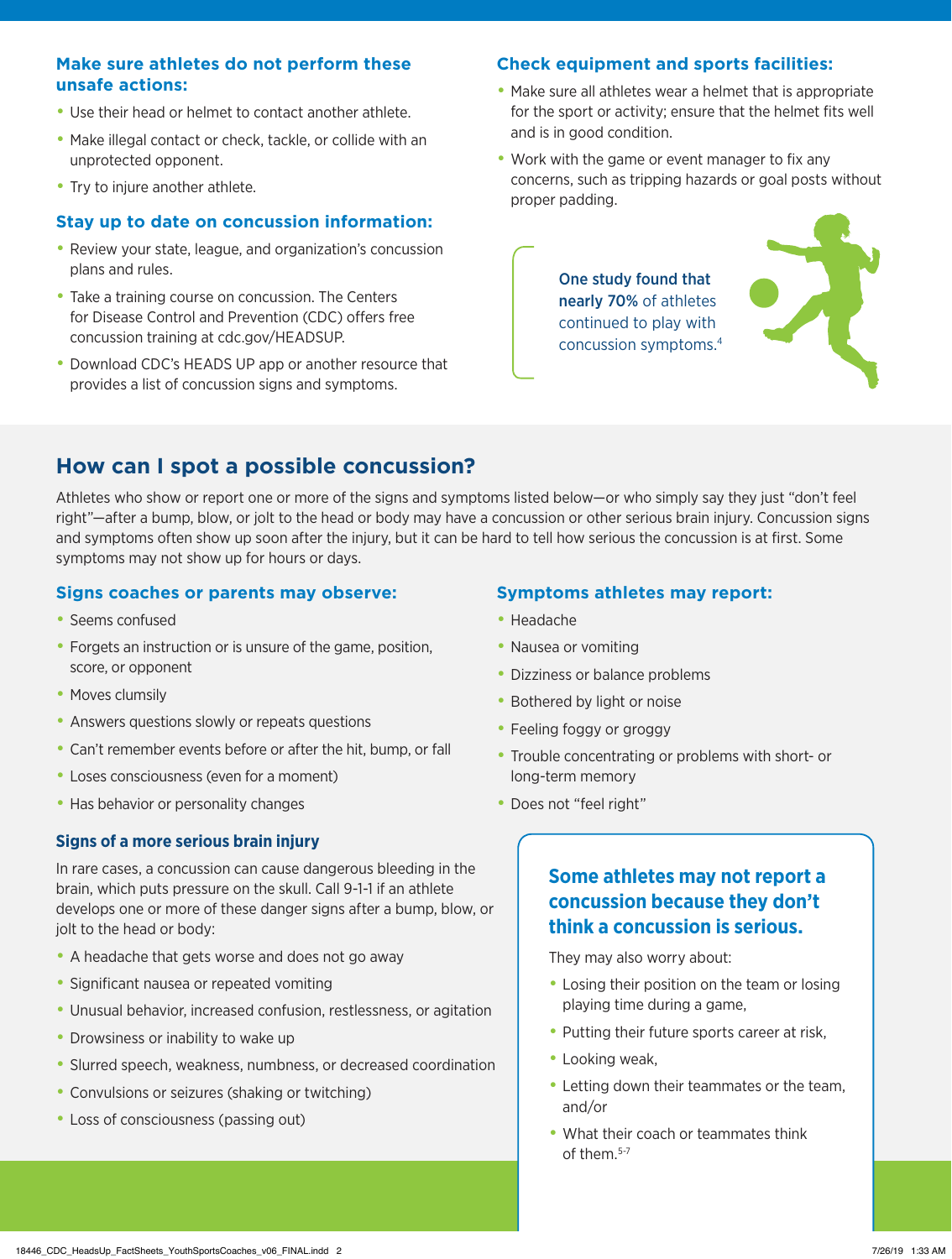# **What should I do if an athlete has a possible concussion?**

As a coach, if you think an athlete may have a concussion, you should:

### **Remove the athlete from play.**

**When in doubt, sit them out!** Record and provide details on the following information to help the healthcare provider or first responders assess the athlete after the injury:

- Cause of the injury and force of the hit or blow to the head or body
- Any loss of consciousness (passed out) and for how long
- Any memory loss right after the injury
- Any seizures right after the injury
- Number of previous concussions (if any)

### **Keep an athlete with a possible concussion out of play on the same day of the injury and until cleared by a healthcare provider.**

Do not try to judge the severity of the injury yourself. Only a healthcare provider should assess an athlete for a possible concussion and decide when it is safe for the athlete to return to play.

### **Inform the athlete's parent(s) about the possible concussion.**

Let parents know about the possible concussion and give them the CDC HEADS UP fact sheet for parents to help them watch the athlete for concussion signs and symptoms at home.

### **Ask for written instructions from the athlete's healthcare provider on return to play.**

This should include information about when the athlete can return to play and steps you should take to help the athlete safely return to play. Athletes who continue to play while having concussion symptoms have a greater chance of getting another concussion. A repeat concussion that occurs before the brain has fully healed can be very serious and can increase the chance for long-term problems. It can even be fatal.

### **Offer support during recovery.**

An athlete may feel frustrated, sad, angry, or lonely while recovering from a concussion. Talk with them about it, and allow an athlete recovering from a concussion to stay in touch with their teammates, such as cheering on their team at practices and competitions.